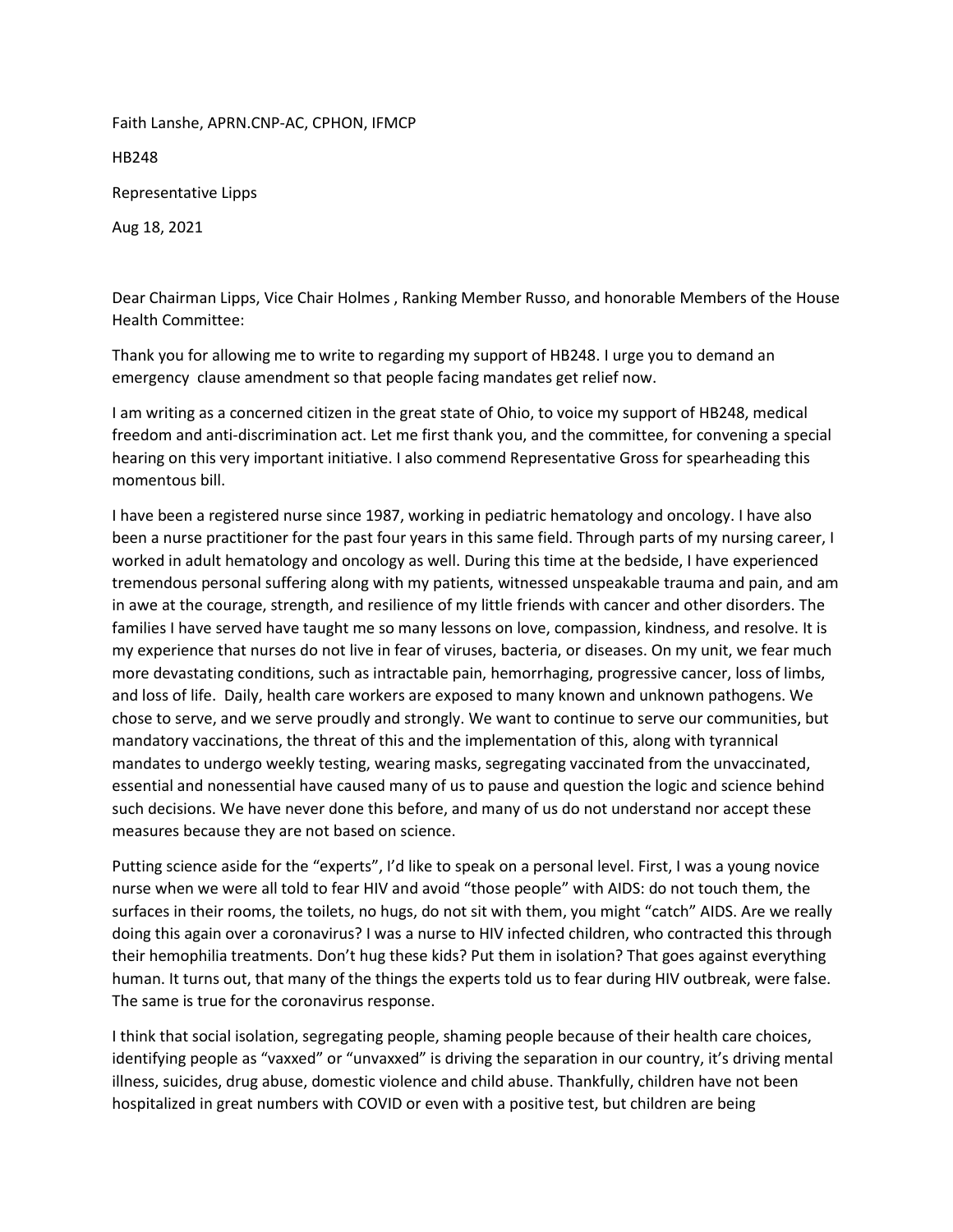hospitalized due to major depressive disorder, behavioral outbursts, suicide ideations and attempts, and abuse. Where is our community outrage?

To be told that I don't care about people, I am endangering the lives of the people I serve, I don't care about my coworkers, community, grandparents, and the elderly because I believe in a person's right to bodily autonomy and the right to choose what is best for their health, is sickening to me. To be told that I have a moral and ethical obligation to the families I serve to take this experimental injection, or I don't care, is insulted. I was not questioned about my "vaccine status" when I told a young woman she was dying, and asked her what her end-of-life wishes were. No one seemed to care during the height of the pandemic who their nurses were, but now they do. I don't treat my patients and families any differently if they have chosen health care measures that I wouldn't choose-it's their right to choose. I would never refuse a patient assignment based on a diagnosis someone has, even if I am risking my well-being. I have administered chemotherapy, ministered to patients with radiation implants, administered toxic medications, exposed myself to HIV, chicken pox, cytomegalovirus, Epstein Barr Virus, herpes simplex virus, tuberculosis, meningitis, and all manner of blood borne pathogens and infections, wound infections, lung infections. I was not afraid. My Lord told me, "Do not fear, for I am with you." There were no gloves in patients' rooms until HIV! That was around 1990. We thought it was inhumane to don gloves before providing hands on patient care. There is healing power in human touch. But now 'universal precautions" with gloves, gowns, etc is "normal." Do we really want our health care providers to be behind masks and goggles forever, shielding their faces from their patients and families? This is inhumane and most stop.

I will give you an example here. As a nurse practitioner, I sadly sometimes must tell people the most devastating news: we think your child has cancer; you are here because we have identified a mass that may be cancer; we must rule out cancer with further testing. This is one of the hardest things for someone to say to a parent and child. And now I must break this news while wearing a mask. My families cannot even see the expression on my face, they cannot read the nonverbal communication that shows my compassion and agony at saying these words. Just writing these words brings tears to my eyes. I have some little patients who have never seen my full face in18 mos. They were diagnosed at the beginning of this pandemic, and they are still receiving treatments, and they have never seen our faces! This has got to stop. It is dehumanizing to the providers and the people we serve.

We underwent specialized training in resuscitation efforts for the COVID patient, or suspected COVID patient. We were told "do not enter these rooms even if someone is coding, without the proper PPE. Take care of yourself first and leave the patient until you are properly garbbed up', because we are no good to anyone if we get sick. " This is along the same lines as "put your oxygen mask on first." But this flies in the face of unacceptable for nurses, because we put our patients first, above our own safety. We don't leave people in cardiac arrest in order to put on our PPE-if we can even find any PPE! But now, we don't care about people if we don't put them first by getting vaccinated on their behalf.

I must comment on the recent testimony of Dr. Crow from Akron Children's. Some of the statements were not true. We do have yearly mandatory flu vaccine "training" that we must all complete. Currently, there are the options of religious or medical exemptions for flu vaccination. But Dr Crow neglected to tell you what is stated on this exemption form: that you understand that you are risking the lives of the patients you serve by refusing the flu vaccine. There are several statements along these lines that you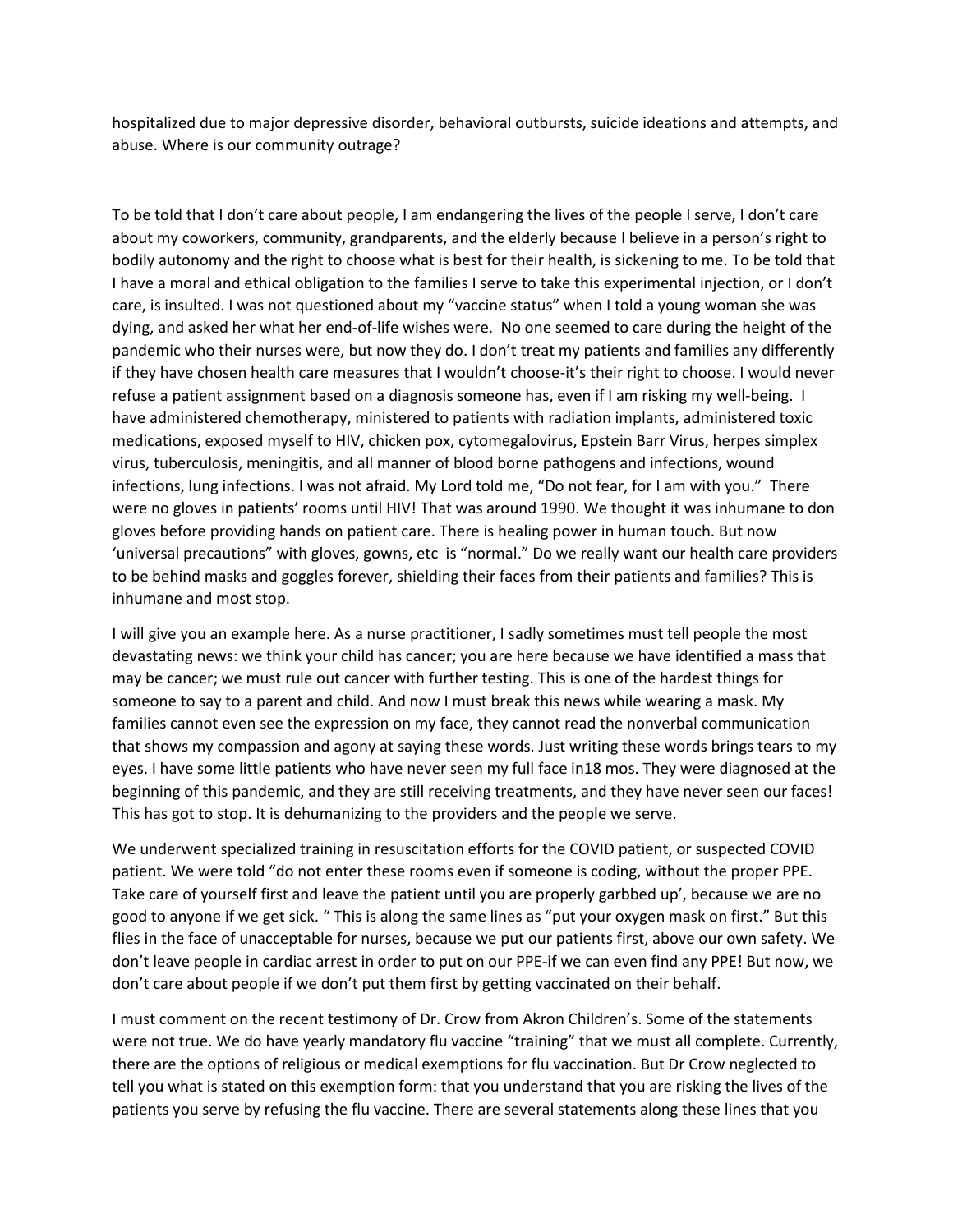must agree to, or the form doesn't go through. He also neglected to tell you that from 2013-2017 there were only medical exemptions accepted-no religious or philosophic exemptions. Prior to 2013, we had three means of exemption: religious, philosophic or medical. I don't know what happened in 2013, or why the policy was reversed in 2017. I am not aware of anyone who has been relocated because they declined flu vaccination. I work with one of the most vulnerable, immune compromised populations in the hospital, and I have never been asked to relocate or wear a mask during flu season because I have an exemption to flu vaccination. As a matter of policy, we were told, up until COVID, that the masks don't stop the spread of viral respiratory illnesses. Now suddenly they do? I also want to explain, that on the on- line flu "consent form," it is not obvious that the hospital accepts exemptions-you must look for this on the form. No one tells employees that there are exemptions. I disagree with Dr Crow about the safety and efficacy of wearing masks. These surgical masks are designed for 15 minutes of use. The operating rooms are supplied with extra oxygen because of prolonged mask use, and the masks are worn in the OR to prevent contamination of the sterile filed, not to stop viral respiratory illness. I know people who have suffered tooth abscesses and chronic sinusitis because of mandatory masks. Masks are considered an medical device, and as such should not be mandated. I also must disagree with Dr Crow when he said flu vaccination is the best thing we can do to protect our patients. The best things we can do to protect are patients are hand washing, cover your cough, and stay home if you are sick. Are you aware that up until COVID, nurses were penalized for calling in sick, even during the flu season? Penalized, given points, written up because they called in sick. Every year I asked the question: why are were penalizing nurses for calling in sick, when the entire community is sick? People need to stay home when they are sick.

According to the Cochran review on flu vaccination, there is no evidence that vaccinated health care workers prevents the spread of flu or has prevented one single hospitalization due to flu. Our flu vaccination public health policy is a disaster, as the flu vaccine, at best years, is only about 30% effective, and has never been shown to have prevented one single flu death. On the contrary, there are many warnings on the flu vaccine inserts for adverse effects such as Gullian Barre, a paralyzing neurological event, Bells' palsy, and other toxicities. When Dr Crow stated that there was "no flu" in 2020, I want to ask, "were the hospitals testing for influenza?" I respectfully disagree with Dr Crow when he stated that "the armor we wear is vaccination." This is simply not true. The armor we wear is a healthy immune system, as we are exposed to thousands of viruses and bacteria daily. Where are the doctors at Akron Children's talking about supporting the immune system? Checking vitamin D levels and getting those levels above 60? There are hundreds of peer reviewed scientific studies on the positive effects of Vitamins D and C on our immune systems. Studies are being published now, showing that most people with serious COVID infections have a low Vitamin D level. A strong case is made for testing everyone in Ohio's Vitamin D level, to prevent all viral respiratory illnesses. This would be a simple, cost effective, public health initiative, but we cannot talk about it. It's not fancy, and you can't make money on it.

Dr Crow is mistaken when he says that the COVID vaccine was the driving force in reducing hospitalizations and death from COVID. You can check the Ohio data and see that the cases were already dropping before vaccination, and long before people were fully vaccinated. The same is true for smallpox and polio-proper sanitation and clean water were the driving forces behind reducing these two illnesses. He further stated that "the good of the many outweighs the desire of one." When did America become a utilitarian state? When did personal bodily autonomy get replaced with "the greater good?" it was the "greater good" in Nazi Germany to experiment on the handicapped, send the Jews to camps,